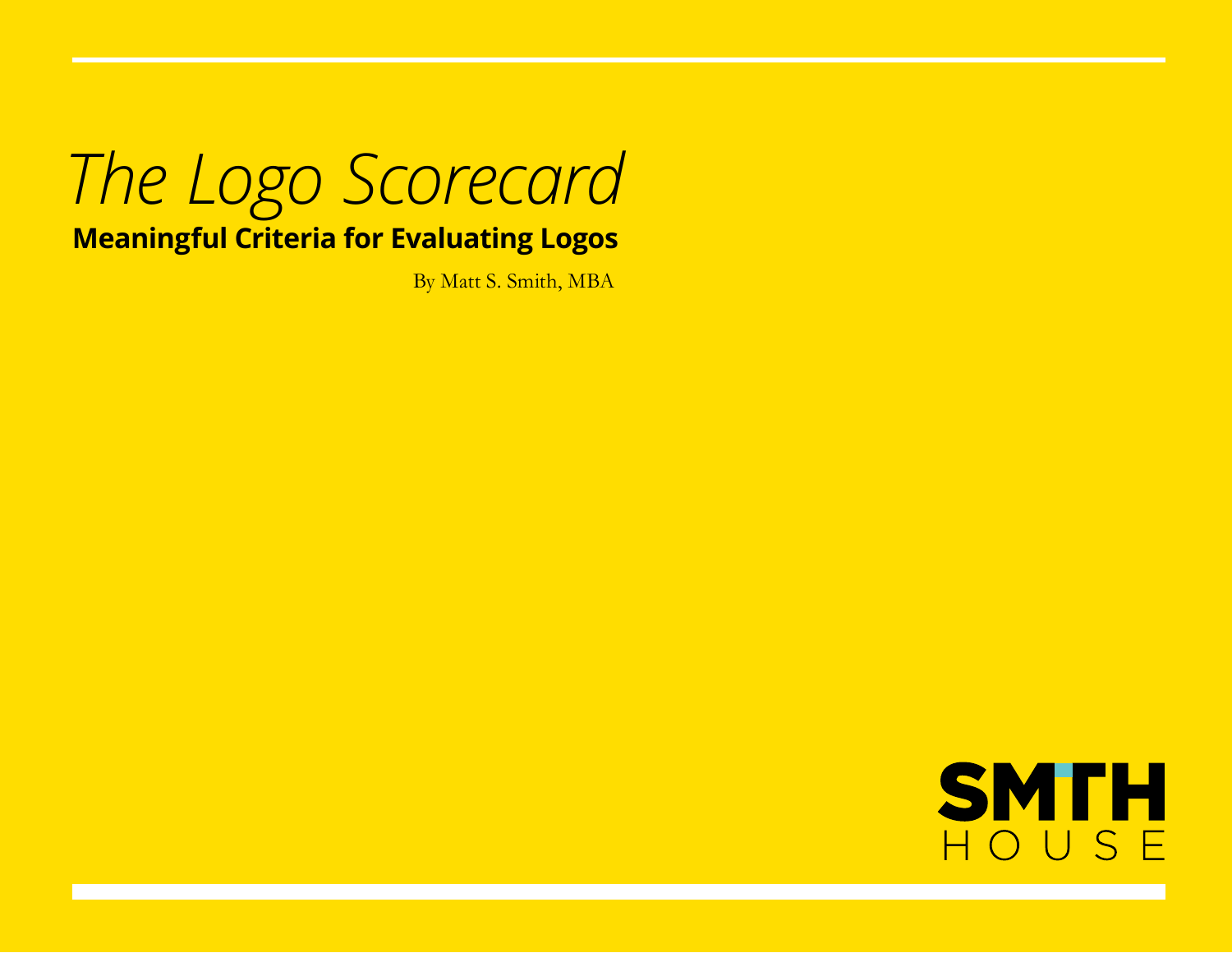#### **About the SCoreCard**

*"The principal role of a logo is to identify, and simplicity is its means... Its effectiveness depends on distinctiveness, visibility, adaptability, memorability, universality, and timelessness."* 

*- Paul Rand (1914-1996)*

**Logos are controversial. Whether you are rebranding an established company, or you are designing** your startup's very first logo, the process never easy. With opinions flying like arrows, it can be hard to **separate opinion from solid principals.**

I created this scorecard based on 6 traits of a good logo outlined in a quote from Paul Rand, a legendary graphic designer who focused primarily on corporate logos. Rand was a great designer, but he was an even better thinker. His soundbites on design have unmatched clarity.

Use this scorecard to judge your existing logo. Or use it as a way to grade the work given to you by a creative agency. If you want to see how our company logo scored, complete with commentry on compromise, visit http://smithHOU.SE/scorecard

- Matt S. Smith, President / Founder smithHOUSE

### **Key Concepts:**

- **Branding System** This is your logo, your colors, and layers of graphical elements that are used to extend your company's visual image. (e.g. social media avatars, packaging for your product, in-store signage and advertising.) A branding system is sometimes *graphical identity*, *identity system*, *identity*, or simply your *brand*.
- **Logo** This is the graphical symbol of your company. Designers are usually very sensitive when the word "logo" is thrown around because it is an oversimplification of a branding system. A logo is the key stone of a branding system, but it's vulnerable to misinterpretation if there isn't a comprehensive branding system in place. Many logos can be separated into two parts: logomark and typemark.
	- **1. Logomark** The graphic icon within your company's logo.
	- **2. Typemark** The stylized letters within your company's logo. Also described as a "wordmark."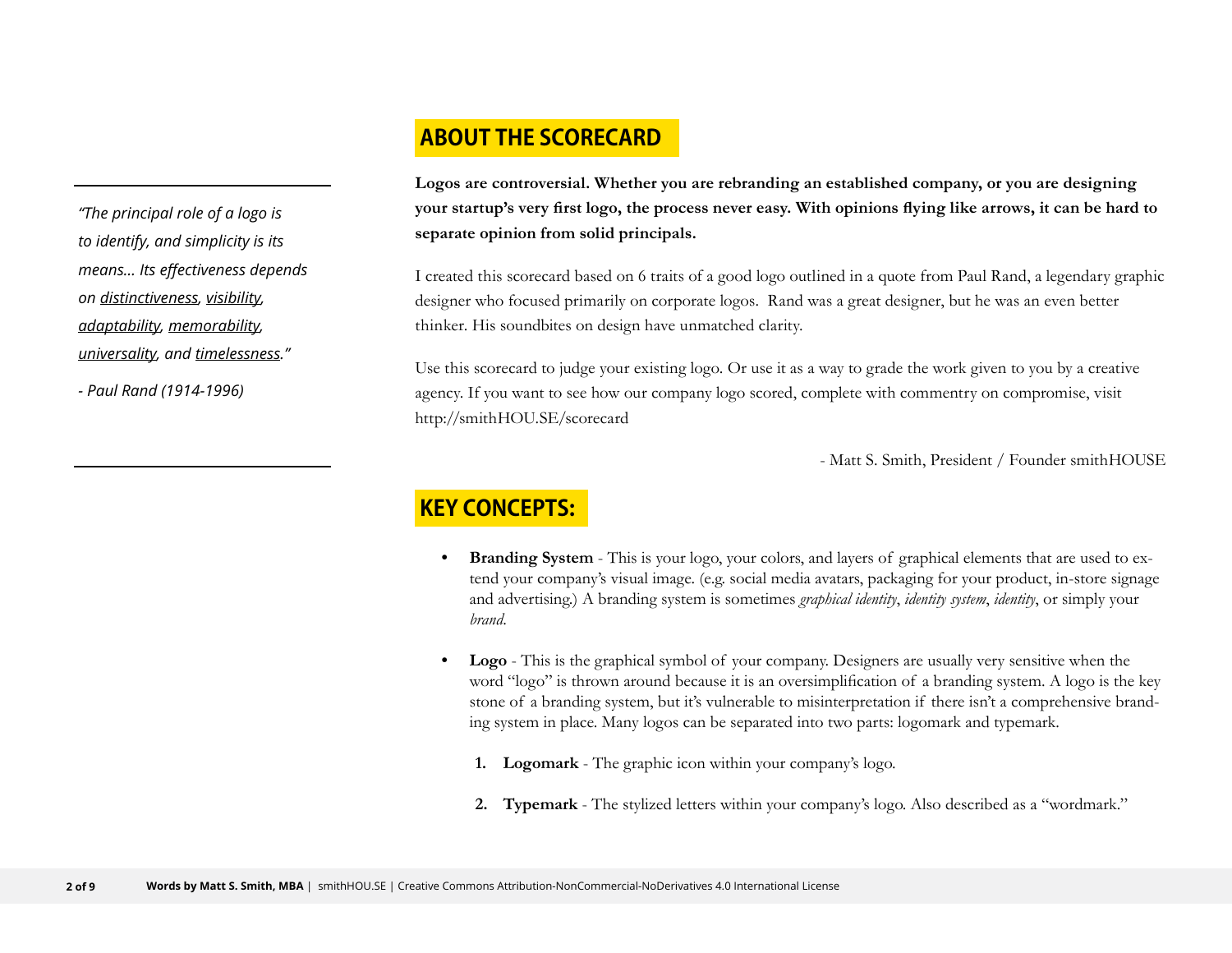### **I. Distinctiveness**

| YES - IDK - NO | 01. Our logo catches people's eyes.                                      | If your logo were printed on a page next to the<br>logos of 5 of your competitors, your goal is that<br>people can't stop looking at your logo.                                                                               |
|----------------|--------------------------------------------------------------------------|-------------------------------------------------------------------------------------------------------------------------------------------------------------------------------------------------------------------------------|
| YES - IDK - NO | 02. There is something distinct or clever<br>about our logo.             | Is there a visual pun? A cool detail? Something<br>that delights new people when they take a look<br>at the logo for the first time? This is usually the<br>first thing that someone says to you after they<br>see your logo. |
| YES - IDK - NO | 03. Our logo is authentic and stands<br>confidently apart from the pack. | Just like in high school, you don't want to try too<br>hard to fit in. You also don't want to try too hard<br>to stand out. Be yourself and be confident!                                                                     |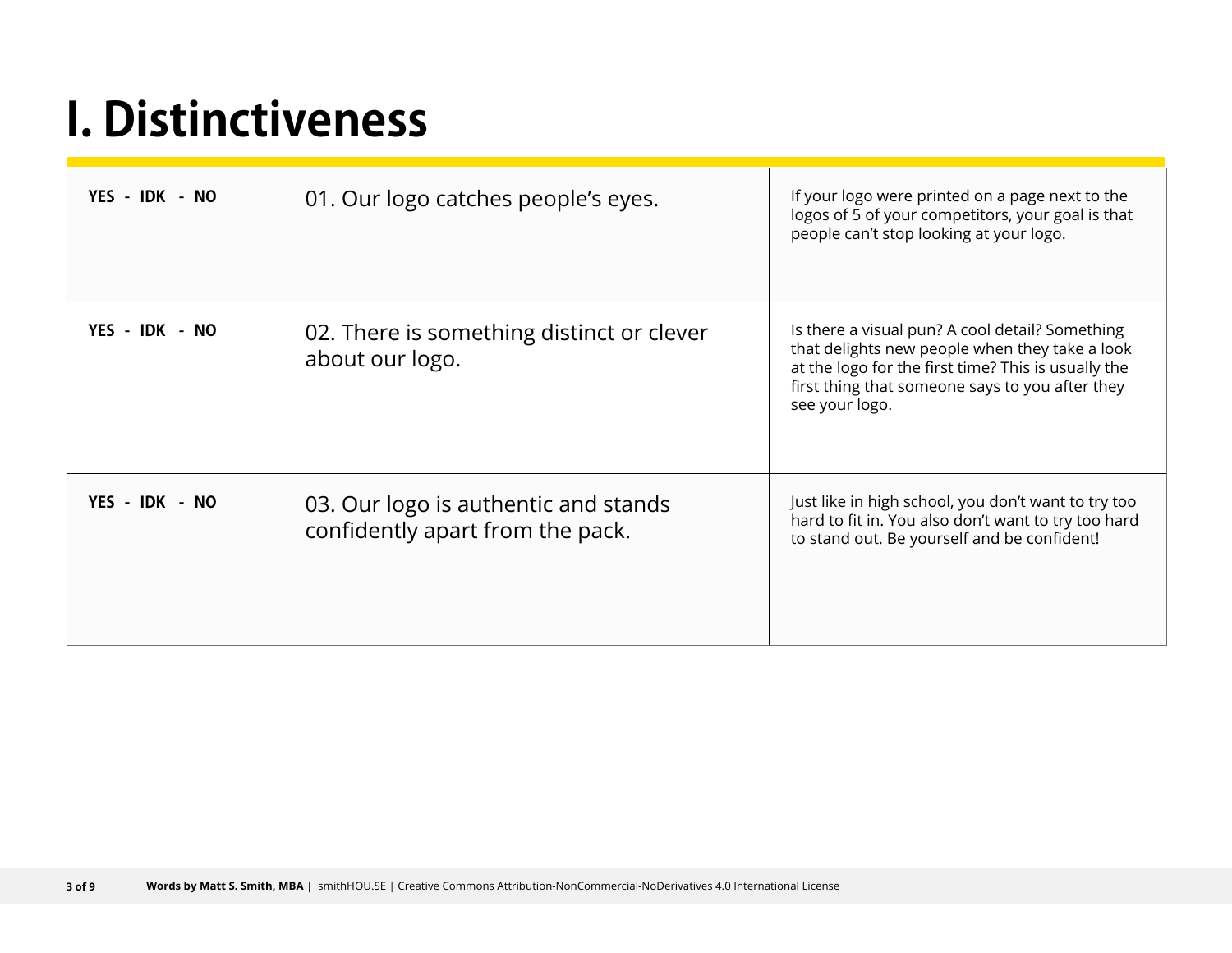## **II. Visibility**

| YES - IDK - NO | 04. In its primary environment, our logo is<br>easily identified.                         | If you are a logistics company, your logo will be<br>seen on the side of trucks. If you are a social<br>media startup, your logo will be seen on your<br>app, and your website. It should look best in<br>this primary environment. If there are any<br>compromises to be made within your branding<br>system, it must happen in its secondary and<br>tertiary environments. |
|----------------|-------------------------------------------------------------------------------------------|------------------------------------------------------------------------------------------------------------------------------------------------------------------------------------------------------------------------------------------------------------------------------------------------------------------------------------------------------------------------------|
| YES - IDK - NO | 05. There is no unnecessary information or<br>frivolous graphical detail within our logo. | A logo should not have to tell the story of your<br>company.                                                                                                                                                                                                                                                                                                                 |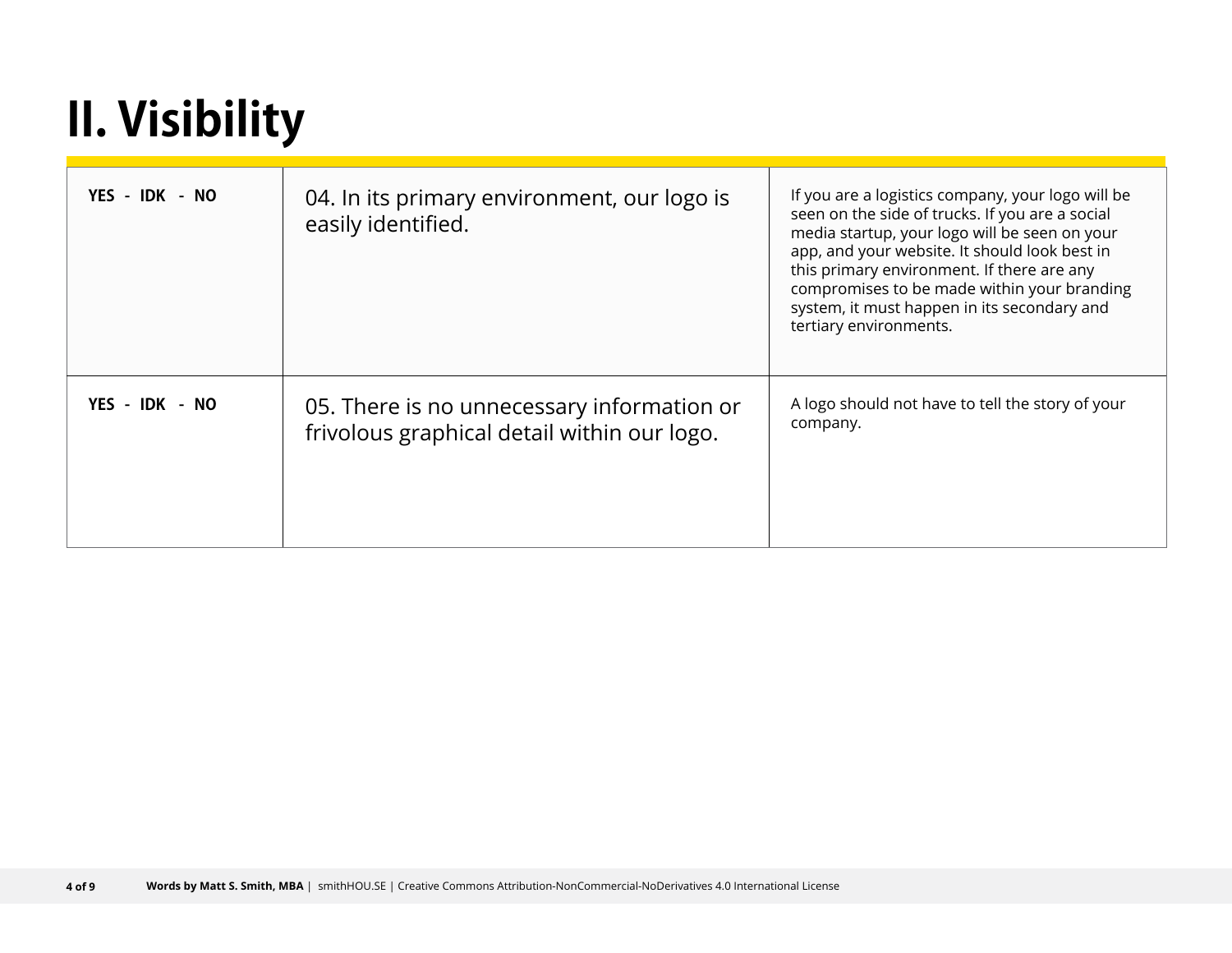# **III. Adaptability**

| YES - IDK - NO | 06. We don't just have a logo, we have a full<br>branding system.                    | Branding system: logomark + typemark in<br>multiple configurations (vertical, horizontal)<br>and in different formats (full color, single color).<br>This is just a start. A branding system should be<br>comprehensive.                              |
|----------------|--------------------------------------------------------------------------------------|-------------------------------------------------------------------------------------------------------------------------------------------------------------------------------------------------------------------------------------------------------|
| YES - IDK - NO | 07. Our logo keeps its visual integrity when<br>it is really small and really large. | Logos should look good when as small as an<br>app icon or on the corner of a business card. It<br>should also look proportioned well when it is<br>significantly enlarged (when projected onto a<br>large screen behind the stage.)                   |
| YES - IDK - NO | 08. Our logo "gets along well" with other<br>logos.                                  | Many times your company logo will sit next<br>to other logos: parent company logo, sibling<br>company logos, partner company logos. If your<br>logo "pushes others away" or looks awkward in a<br>lineup of other logos, it's not getting along well. |
| YES - IDK - NO | 09. Our logo has reasonable dimensions.                                              | Examples:<br>Too wide: 1 unit tall by 10 units wide.<br>• Too tall: 5 units tall by 1 unit wide.<br>Humans generally like a logo to have dimensions<br>somewhere between a square and a Golden<br>Rectangle.                                          |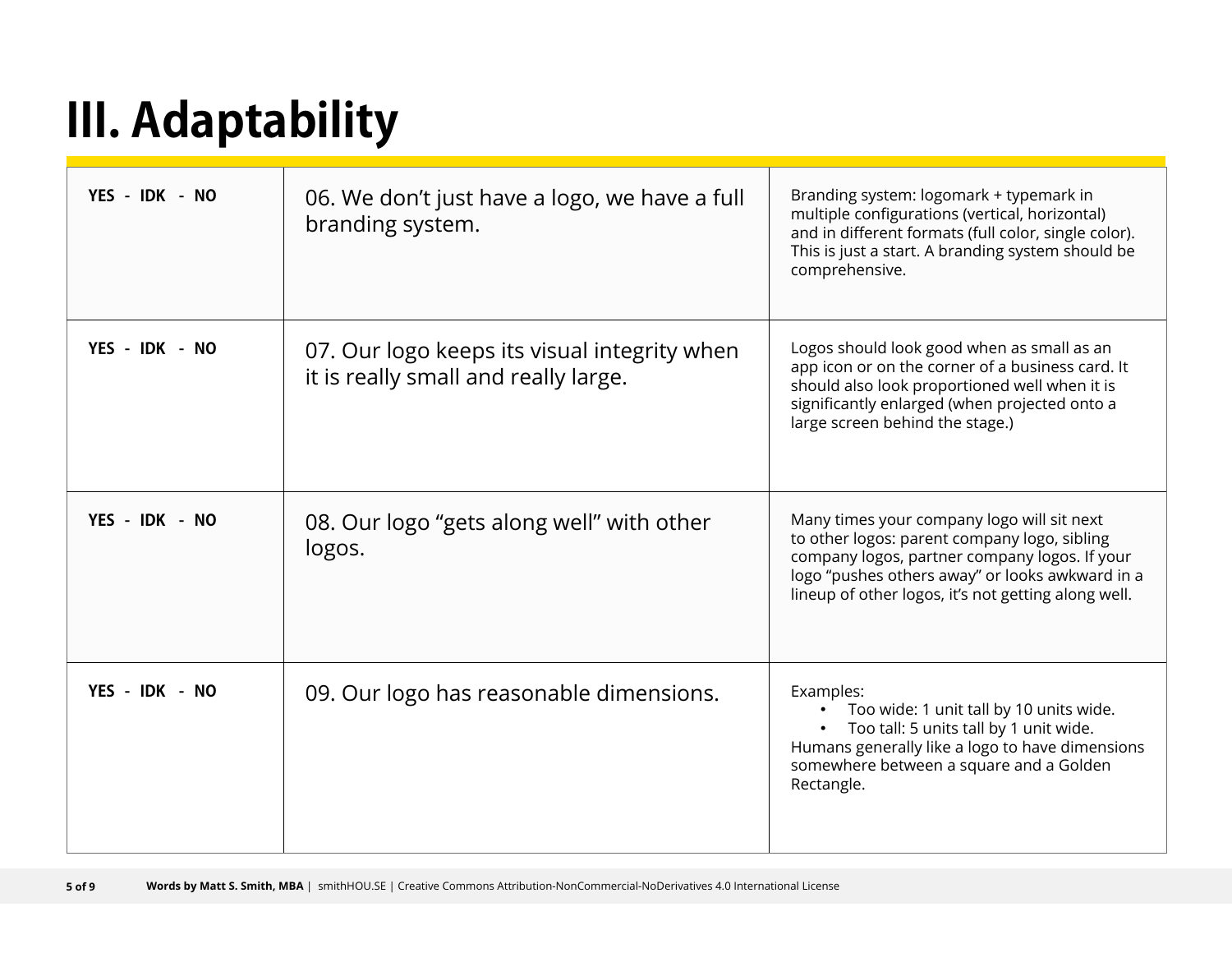## **IV. Memorability**

| YES - IDK - NO | 10. If we asked customers to verbally<br>describe our logo, they could get the key<br>elements correct. | "Starbucks is a green circle with a mermaid<br>inside. Sometimes there are white letters that<br>say Starbucks Coffee on the outside." |
|----------------|---------------------------------------------------------------------------------------------------------|----------------------------------------------------------------------------------------------------------------------------------------|
| YES - IDK - NO | 11. If we asked customers to draw the logo,<br>they would get the basics right.                         | "I drew an apple with a bite taken out of it."                                                                                         |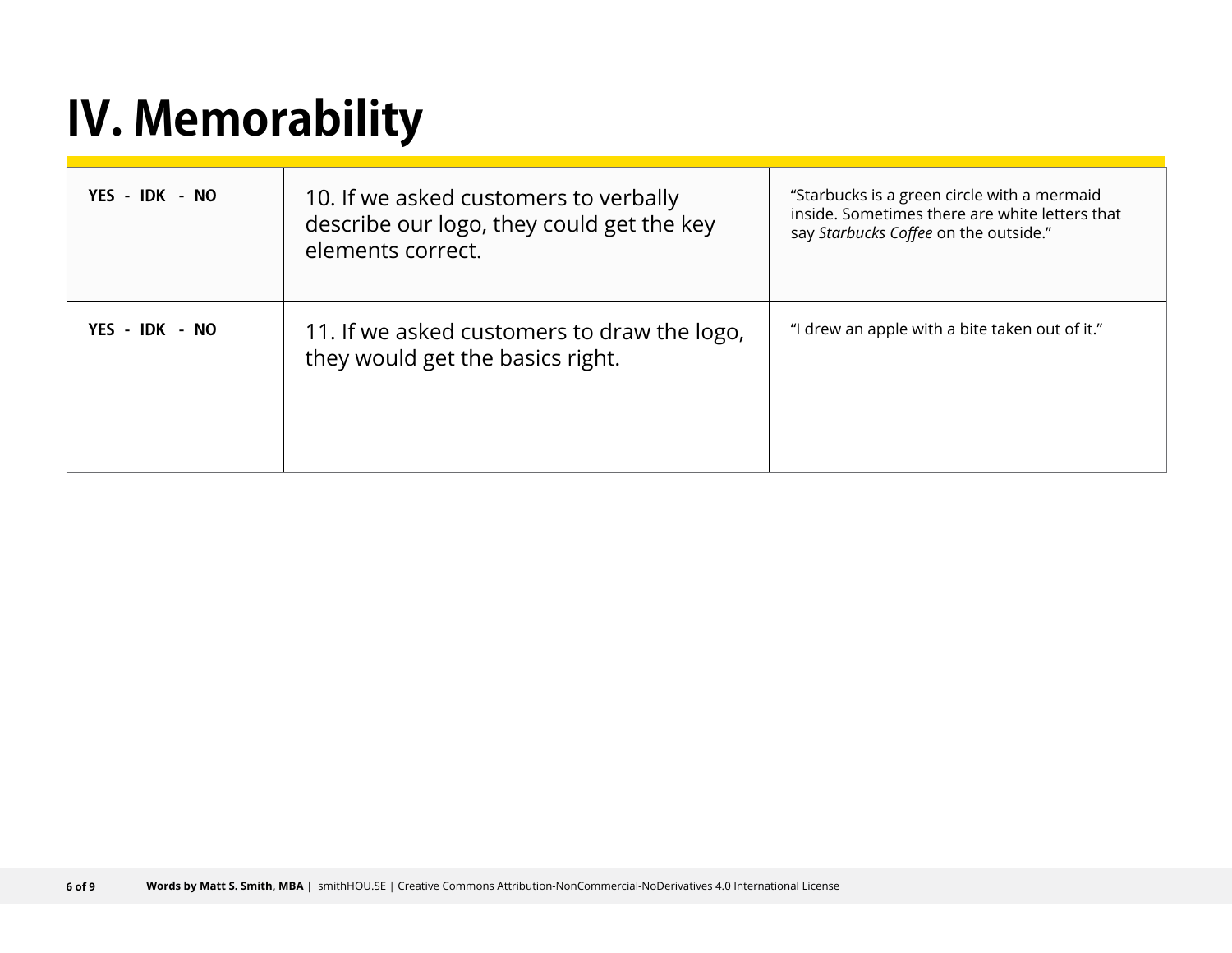## **V. Universality**

| YES - IDK - NO | 12. Our logo is likeable and interesting to<br>people outside of our industry.                            | A logo shouldn't just "make sense" to people in<br>your industry.                    |
|----------------|-----------------------------------------------------------------------------------------------------------|--------------------------------------------------------------------------------------|
| YES - IDK - NO | 13. Our logo would get a "thumbs up" from<br>a younger or older demographic than our<br>primary customer. | You can't please each generation's whims, but<br>good design has a universal appeal. |
| YES - IDK - NO | 14. Our logo cannot be easily<br>misinterpreted.                                                          | Nothing confusing or strange.                                                        |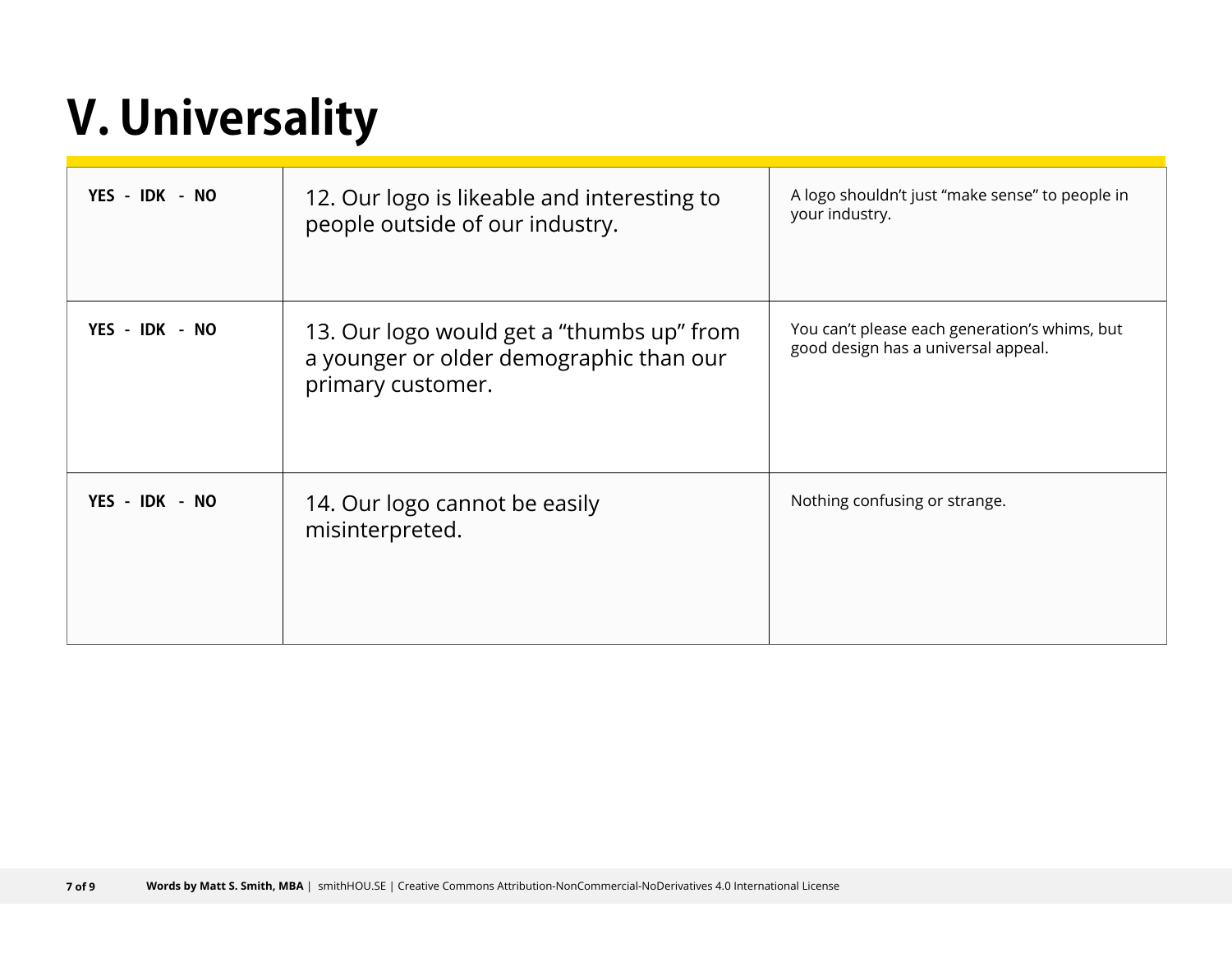### **VI. Timelessness**

| YES - IDK - NO | 15. Our logo doesn't fall into cliches of<br>today's trends. | There's nothing wrong with being cool and for-<br>ward thinking. However, it is problematic when<br>your logo is white hot today. This usually means<br>it will look dated in 5 years.                                                                                                                                                                      |
|----------------|--------------------------------------------------------------|-------------------------------------------------------------------------------------------------------------------------------------------------------------------------------------------------------------------------------------------------------------------------------------------------------------------------------------------------------------|
| YES - IDK - NO | 16. Our logo doesn't rely on a "right now"<br>color.         | A single color, by itself, isn't defective. However,<br>if an off-beat color is overused, people get tired<br>of it and want it to go away.<br>What colors are timeless and what colors are<br>trendy? It's usually whatever color defines the<br>hippest bridesmades dresses for that year.<br>Or it's neon colors. We only love neon until we<br>hate it. |